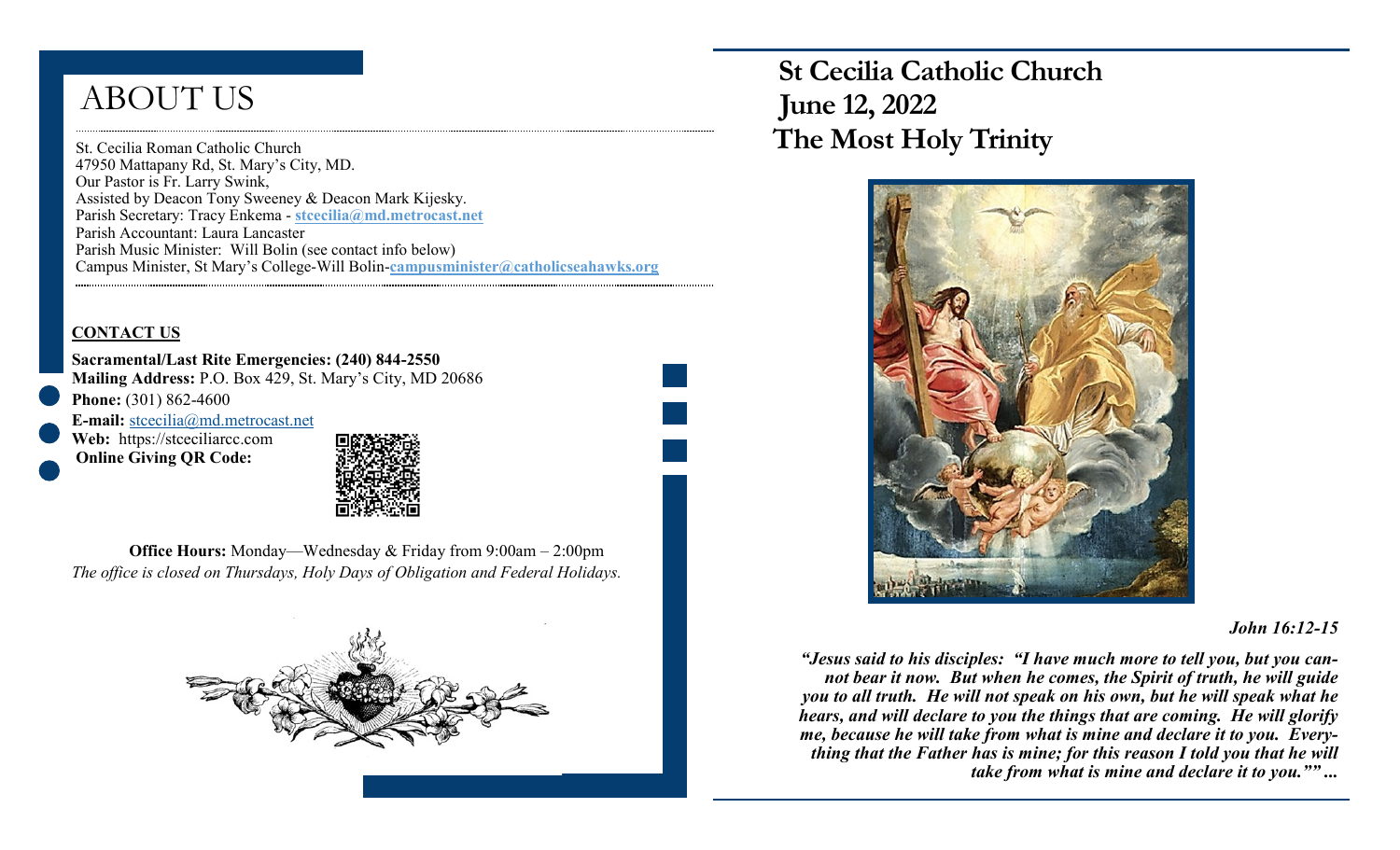#### **Please remember all who have asked for our prayers:**

Buster Adams, Janet Golloly, Rhea Cosgrove, Anita Tate, Peggy Barickman, James Thompson, Cecilia Plymale, Mary Destefano, Joseph and Kathleen Notoro, Gerald Adkinson, Virginia Alice, Ernie, Kristin Austin, Jim Ballantine, Ivan Barnes, Joyce Bean, Cathy Bush, Carla and Adam, Annie Carroll, Ted Carroll, Francis Carroll, Robert Carter, Steven Carter, Colleen Clair, Nancy Cotter, Judy Collins, Debi Clark, Joey Cosgrove, Jack Cullison, Celia DeVoe, Erica Dingle, Ed Dishman, Eileen Garvey, Mary Glynn, Mary Gorman, Hannah Gravelle, Jeff Harris Family, James Hensley, John Jovan, Bambi Kwiatkoski, Lynn, John Lolli, Adam Lumpkins, Helen Lococo, Shirley D. Major, Dennis MacQuilliam, Bill Morris, James Morris, Eileen Peterson, Angie Prucha, Bill Rayle, Don Robinson, Frances Reddix, Clarence Rose, Ellen Rose, Jacob Remis, Joel Rivera, Kimberly Sariego, Tiny Taylor, John F. Thompson, Kurt Unangst, Susan Windburn, Lisa, Donna Burriss, Elaine McNeil, Tara Sewell, Doris Rose Yates, James Young, Eva Butler, Francis Birch, Evan Beck, Michael Hammett Jr., Andrew Farrand, Bernie & Mary Jean Goldsborough, and Kim Greenwell.

**We thank God for the many people He has healed, bodies, minds,** *and* **souls.**

#### **Mass Intentions for June 11 – June 18**

| Saturday  | 4:30 PM   | For peaceful repose of the soul of <b>Bernard "Pete" Carroll</b> . |
|-----------|-----------|--------------------------------------------------------------------|
| Sunday    | 8:00 AM   | For the intentions of our parishioners.                            |
| Monday    | $7:30$ AM | For the intentions of Concetta Schmitz.                            |
| Tuesday   | $7:30$ AM | For the intentions of <b>Marene Baker.</b>                         |
| Wednesday | $7:30$ AM | For the intentions of Fr. Greg Shaffer.                            |
| Thursday  | $7:00$ PM | For the intentions of <b>Kathleen McCarthy.</b>                    |
| Friday    | $7:00$ PM | For the peaceful repose of the soul of <b>Margaret Mary Smith.</b> |
| Saturday  | 8:00 AM   | Mass at St Peter Claver.                                           |



**Morning Offering:** O Jesus, through the Immaculate Heart of Mary, I offer you my prayers, works, joys, and sufferings of this day. For all the intentions of Thy Sacred Heart, in union with the Holy Sacrifice of the Mass throughout the world, in reparation for my sins, for the reunion of Christendom and for the Holy Father's intentions of the month. **May: Universal Intention***:* **For faith-filled young people**. We pray for all young people,

called to live life to the fullest; may they see in Mary's life the way to listen, the depth of discernment, the courage that faith generates, and the dedication to service.

## **Mass & Confession Time**

| Saturday Vigil           | 4:30 PM                                                        |
|--------------------------|----------------------------------------------------------------|
| <b>Sunday Morning</b>    | 8:00am                                                         |
| <b>Weekday Mass</b>      | Monday - Friday 7:30am                                         |
| <b>Daily Adoration</b>   | Monday - Friday 6:00am $-$ 7:15am; Monday 4:00pm $-$ 6:00pm    |
| <b>Weekly Rosary</b>     | Tuesday 6:30pm                                                 |
| <b>Weekly Confession</b> | Saturdays $3:00 \text{pm} - 4:00 \text{pm}$ and by appointment |
|                          |                                                                |

## **Latin Mass at St Cecilia -** Mondays at 6:00pm with Adoration beginning at 4:00pm **Spiritual Direction** - Available at St Cecilia's on Mondays from 4:00 – 5:30pm. Please see the Parish website for links to sign up.

## **Those who help prepare for and present the Mass each weekend:**

**Masses:** June 18, 4:30pm Saturday June 19, 8:00am Sunday **Readers:** Mary Bell **Patti & Mike Thumm** 

**Ushers:** Brian Tarleton & Walter Carroll Leon Dean, James Fenwick & Mike Thumm

**Decorations:** Sharon Chadwick

# **Anima Christi Retreats**

Great resource for public and private retreats along with a vast library of lectures and literature to aid in your spiritual growth.

[animachristiretreats.org](https://www.animachristiretreats.org/) 

# **Next Week's Readings The Most Holy Body and Blood of Christ (Corpus Christi)**  $\bullet$  Genesis 14:18-20  $\bullet$  Psalm 110:1-4 ◆ 1 Corinthians 11:23-26 Gospel: Luke 9:11b –17

**There will be a second collection for the Holy Father.**